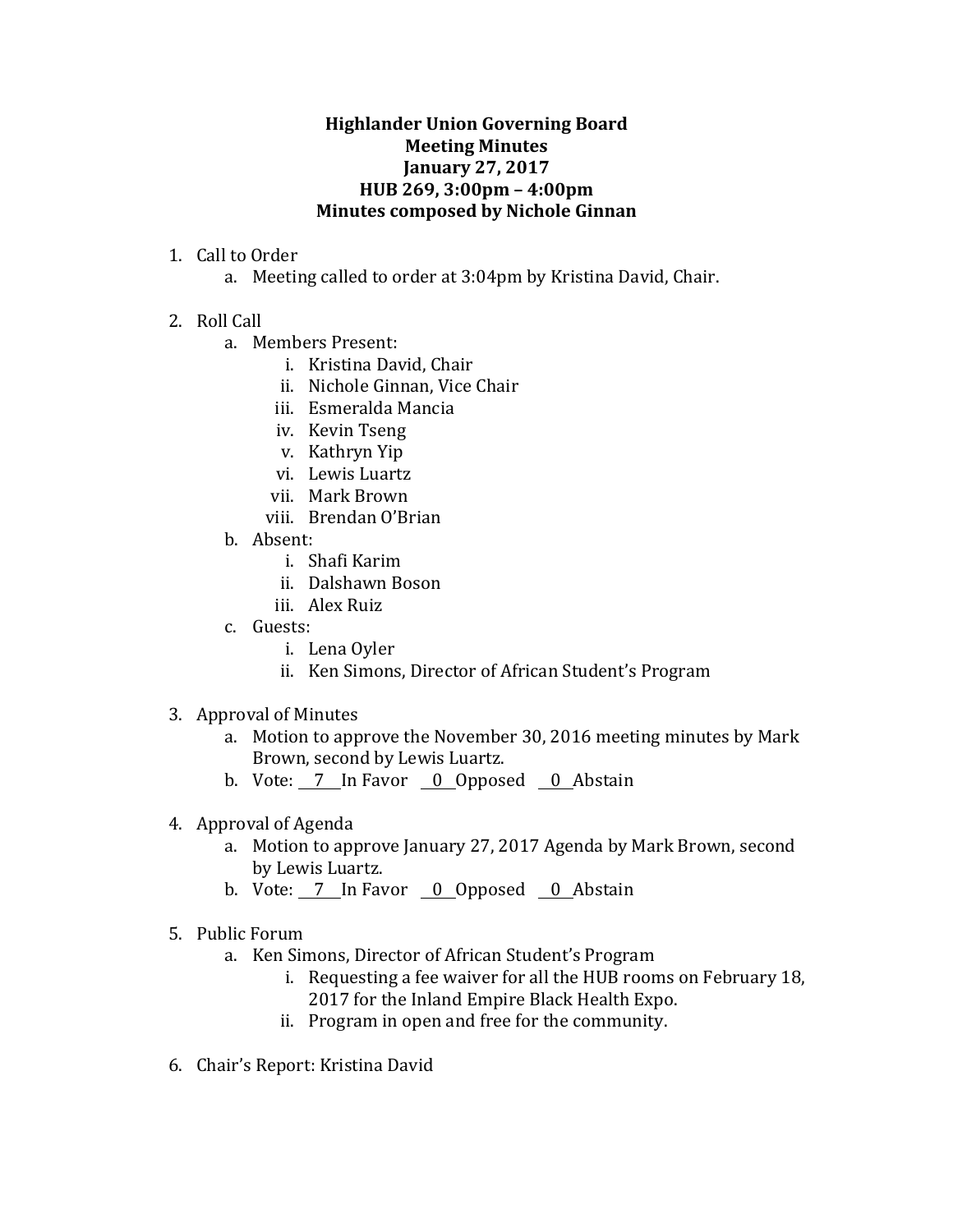- a. Brought up discussion on having the board volunteer at HEAT, which will be held March  $4<sup>th</sup>$ , 2017. The board had a positive response, and many members are interested. Kristina will send more information.
- b. Discussed February meeting dates: Friday, February  $10<sup>th</sup>$ , 2017 is the pending date of the next meeting, exact time is still pending.
- c. Discussed March meeting dates: March  $2<sup>nd</sup>$  or  $3<sup>rd</sup>$  are possible dates that work for many board members.
- 7. HUB Report: Brendan O'Brien
	- a. Two administrators, including Evelyn, have retired, and the positions are currently empty.
	- b. Would like to see the board appoint a secretary
	- c. Will give a HUB budget report/presentation in March to the finance subcommittee, and the committee will vote before finals week on the budget.
	- d. HEAT tickets will go on sale on February  $13<sup>th</sup>$ . Artists' names have not been released and we are still waiting for contracts to be signed, but offers have been made.
	- e. Have data on student usage of finals week expanded study space in the HUB from last year. Will provide this space again this quarter starting from the weekend before finals week through finals week. Looking to provide other services during this time in the HUB, such as, coffee cart and/or snacks.
		- i. Mark Brown requested the data collected on usage of the space.
	- f. Lewis Luartz asked about enforcement of graduate student only space. Mr. O'Brien stated that no actions have been taken at this time.
- 8. Food Service Report
	- a. N/A
- 9. Subcommittee Reports
	- a. Finance Committee
		- i. Has not met yet this year.
- 10. New Business
	- a. Secretary appointment
		- i. Motion to appoint Kathryn Yip as secretary by Kevin Tseng, second by Mark Brown.
		- ii. Vote: 7 In Favor 0 Opposed 0 Abstain
	- b. Bylaw Committee
		- i. Discussion of creating a bylaw committee that would review and update our out of date bylaws.
		- ii. Motion to create a Bylaw committee by Mark Brown, second by Lewis Luartz.
		- iii. Vote:  $\frac{7}{10}$  In Favor  $\frac{0}{0}$  Opposed  $\frac{0}{0}$  Abstain